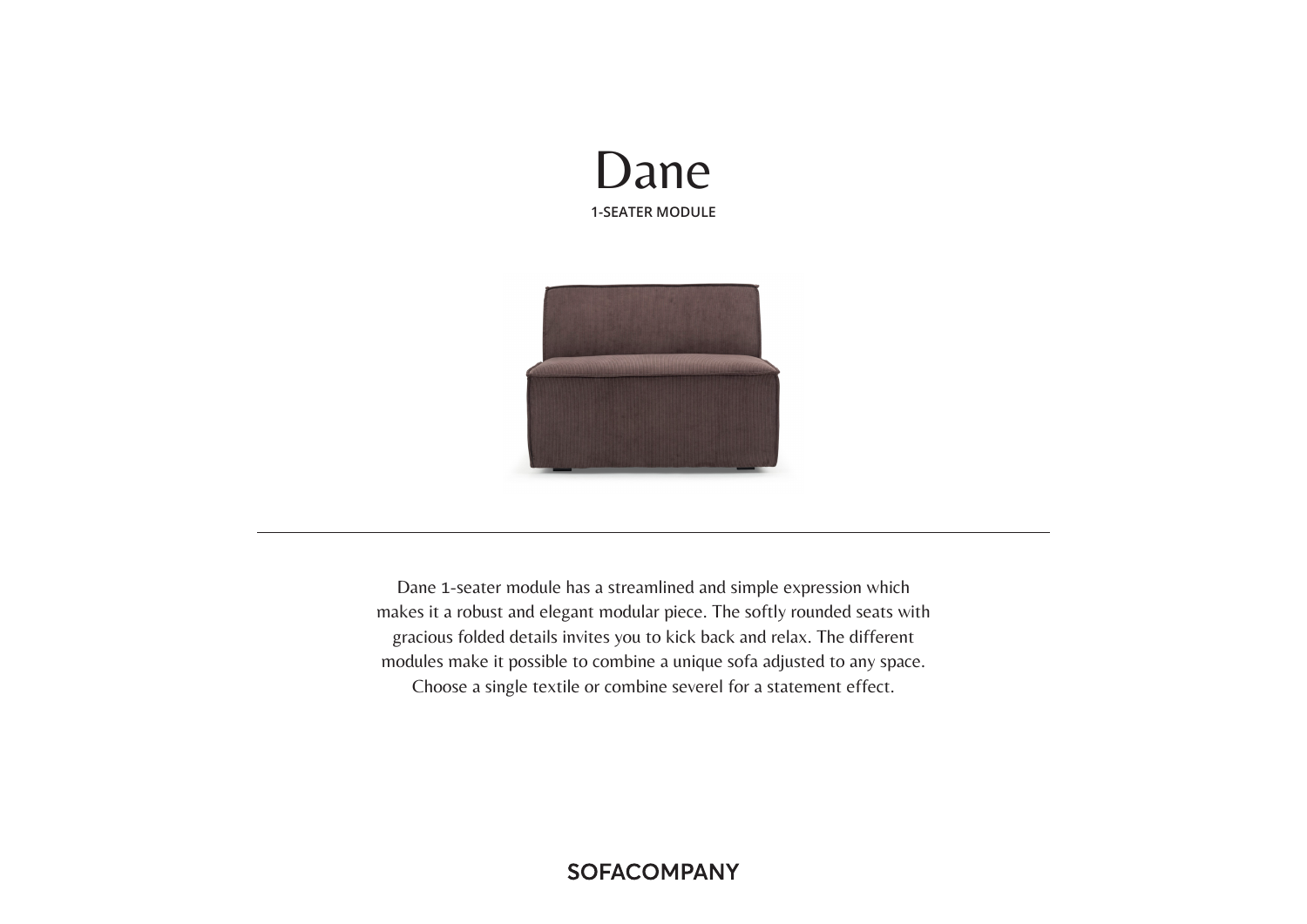# **MATERIAL COMPONENTS**

Frame: FSC wood 100% Foam: High Resilience Fire Retardant Foam Legs: Wood: FSC wood 100% Surface meets requirements of.: Reach, Painted: standard 16 CFR 1303 – PASS

## **SAFETY AND STABILITY**

Our products are always developed and tested against EN 16139. 1 & 2. EN-1021 1 & 2, BS5852 0 & 1, CA TB 117-2013.

# **PACKAGING MATERIAL & SHIPPING**

without compromising protection of the product \_\_\_\_\_\_\_\_\_\_\_\_\_\_\_\_\_\_\_\_\_\_\_\_\_\_\_\_\_\_\_\_\_\_ The use of packaging materials are minimized during transport. Chairs and sofas are protected in a cardboard box and when needed wrapped in a protective layer of recycled plastic. Shipping and transportation is in addition CO2 neutral.

**PACKAGE MEASUREMENTS** 71 x 97 x 97 cm, 30 kg

#### **WARRANTY**

Warranty against manufacturing defects (materials and craftsmanship) is standard as follows:

70 Upholstery/Fabric: 5 years Frame: Lifetime Foam: 5 years

Wear, tear and damages to the products are not covered under this warranty.

 $\overline{a}$ 

680

**TEXTILE** See our textiles here

**DESIGNER** Nikoline Tryde Hølund

#### **1-SEATER MODULE**